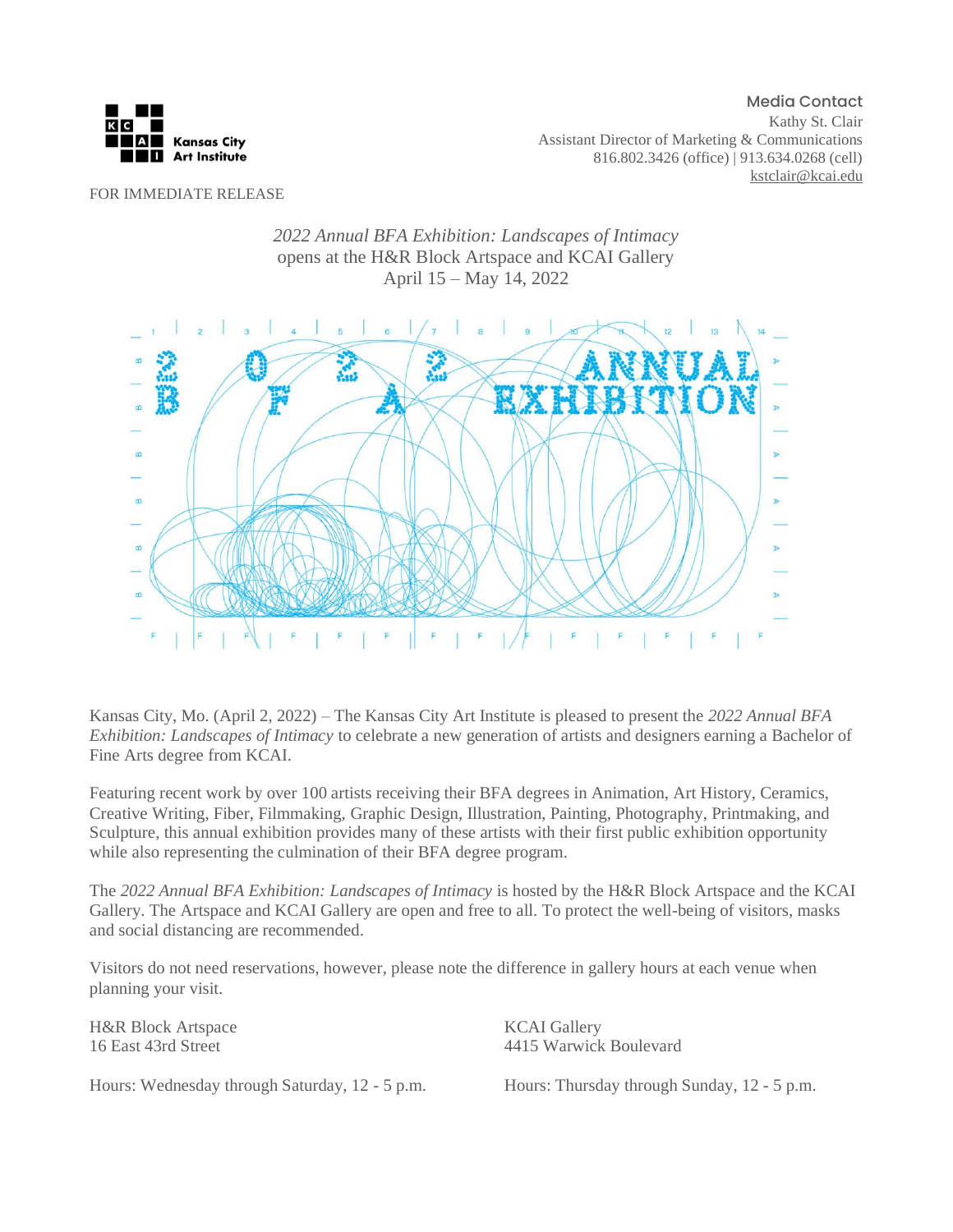The *2022 Annual BFA Exhibition: Landscapes of Intimacy* is organized for the Kansas City Art Institute by Guest Curator Zaina Bseiso (KCAI faculty in Filmmaking). Special thanks to Lisa Maione, Assistant Professor in Graphic Design, and Eager Zhang, AICAD Fellow and Visiting Assistant Professor in Graphic Design, for designing the exhibition identity.

# **Upcoming Public Engagement**

*2022 Annual BFA Exhibition Opening Weekend* Friday, April 15, 12:00-6:00 p.m. Saturday, April 16, 12:00-6:00 p.m.

*T.N.T. (The Noon Thing)* April 15, 3:00 p.m., KCAI Gallery April 22, April 29, May 6, 12:00 p.m., H&R Block Artspace

*2022 BFA Animation Screening* May 5-14, KCAI Gallery

*#KCAIGRAD2022* Check Artspace and KCAI Gallery Instagram and Facebook accounts for featured artworks and artist profiles.

To learn more about public programs, exhibiting artists and exhibition venues, current visitor guidelines for COVID-19, and to get directions, please visit the [H&R Block Artspace](https://kcai.edu/artspace/) and [KCAI Gallery](https://kcai.edu/kcai-gallery/) websites.

# **About the H&R Block Artspace**

Dedicated to artists, art and ideas since 1999, the H&R Block Artspace at the Kansas City Art Institute presents innovative exhibitions, public programs and commissioned projects to engage and inspire the next generation of artists, designers and culture workers.

## **About the KCAI Gallery**

The new KCAI Gallery on campus serves the mission of the college through collaborative, curriculum-based engagements with students, faculty, community and artists in residence, and presents the curatorial outcomes of these engagements in exhibitions, screenings, lectures, readings and conversations. This site and related programs hold space for critical thought, reflection and dialog about current social issues and global challenges in our world.

## **About the Kansas City Art Institute**

Founded in 1885, the Kansas City Art Institute is one of the oldest and most respected art and design colleges in the United States. KCAI is a premier private, fully accredited four-year college of art and design awarding the Bachelor of Fine Arts degree in 13 majors. The mission of KCAI is to prepare students to transform the world creatively through art and design.

Kansas City Art Institute 4415 Warwick Blvd. Kansas City, Missouri 64111 [www.kcai.edu](http://www.kcai.edu/) [www.kcai.edu/artspace](http://www.kcai.edu/artspace) [www.kcai.edu/kcai-gallery](http://www.kcai.edu/kcai-gallery)